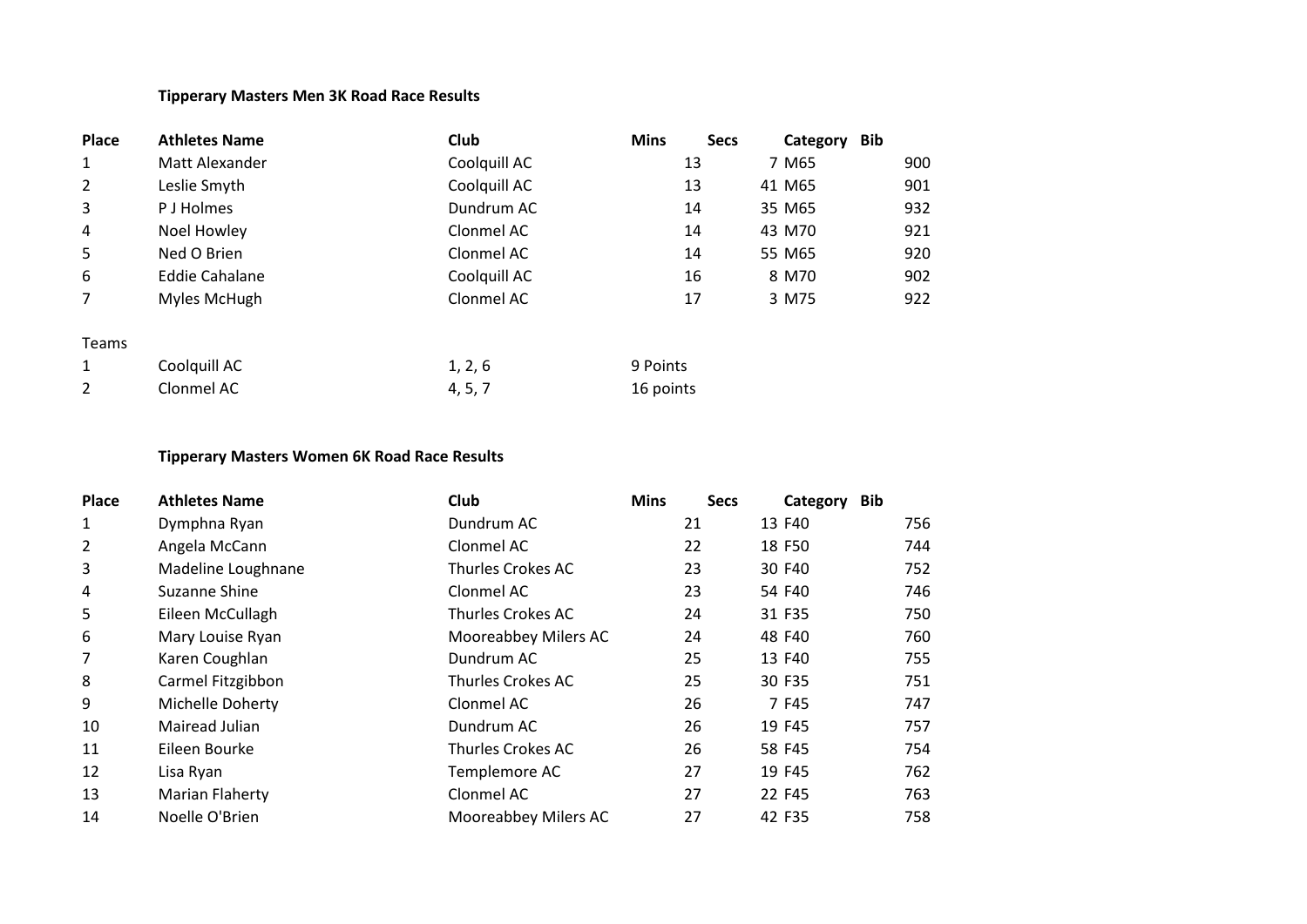| <b>Place</b> | <b>Athletes Name</b> | <b>Club</b>          | <b>Mins</b><br><b>Secs</b> | Bib<br>Category |     |
|--------------|----------------------|----------------------|----------------------------|-----------------|-----|
| 15           | Patricia Ryan        | Mooreabbey Milers AC | 30                         | 48 F40          | 759 |
| 16           | Esme Alexander       | Coolquill AC         | 32                         | 37 F60          | 749 |
| 17           | Davena Flynn         | Mooreabbey Milers AC | 33                         | 36 F40          | 761 |
|              |                      |                      |                            |                 |     |
| Teams        | Over 35              |                      |                            |                 |     |
| 1            | Thurles Crokes AC    | 3, 5, 8              | 16 points                  |                 |     |
| 2            | Dundrum AC           | 1, 7, 10             | 18 points                  |                 |     |
| 3            | Mooreabbey Milers AC | 6, 14, 15            | 35 points                  |                 |     |
|              |                      |                      |                            |                 |     |
|              | Over 45              |                      |                            |                 |     |
| 1            | Clonmel AC           | 2, 9, 13             | 24 points                  |                 |     |
|              |                      |                      |                            |                 |     |

## **Tipperary Masters Men 6K Road Race Results**

| <b>Place</b> | <b>Athletes Name</b> | <b>Club</b>           | <b>Mins</b> | <b>Secs</b> | Category | <b>Bib</b> |     |
|--------------|----------------------|-----------------------|-------------|-------------|----------|------------|-----|
| 1            | Paul Minogue         | Clonmel AC            |             | 19          | 0 M35    |            | 910 |
| 2            | John Fitzgibbon      | Thurles Crokes AC     |             | 19          | 25 M40   |            | 945 |
| 3            | Paddy Cummins        | Moycarkey Coolcroo AC |             | 19          | 58 M35   |            | 959 |
| 4            | Dermot Gorman        | Carrick on Suir AC    |             | 20          | 25 M40   |            | 903 |
| 5            | John Russell         | Thurles Crokes AC     |             | 20          | 34 M45   |            | 947 |
| 6            | Kieran Lees          | Mooreabbey Milers AC  |             | 20          | 47 M40   |            | 953 |
| 7            | Nigel O'Flaherty     | Clonmel AC            |             | 21          | 3 M45    |            | 914 |
| 8            | Ciaran Doheny        | Clonmel AC            |             | 21          | 9 M40    |            | 913 |
| 9            | Dermot Logue         | Clonmel AC            |             | 21          | 24 M45   |            | 923 |
| 10           | Liam Shanahan        | Thurles Crokes AC     |             | 21          | 26 M40   |            | 946 |
| 11           | Joseph Feery         | Clonmel AC            |             | 21          | 37 M35   |            | 911 |
| 12           | <b>Conor Fleming</b> | Clonmel AC            |             | 21          | 44 M50   |            | 916 |
| 13           | Martin Keane         | Dundrum AC            |             | 21          | 46 M40   |            | 927 |
| 14           | Willie O'Donoghue    | Mooreabbey Milers AC  |             | 21          | 48 M55   |            | 958 |
| 15           | Paudie Meehan        | Templemore AC         |             | 21          | 58 M45   |            | 937 |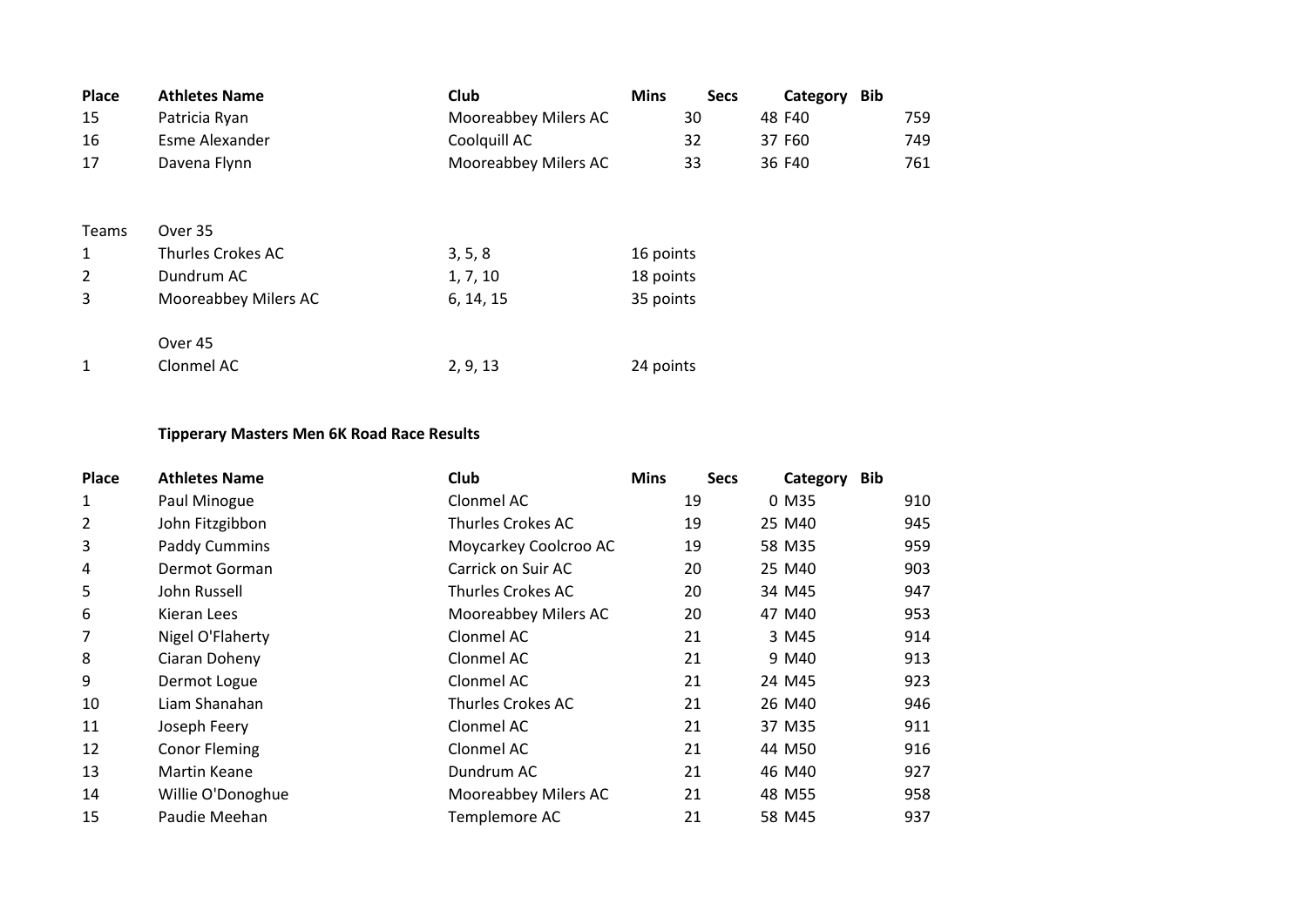| <b>Place</b> | <b>Athletes Name</b>     | Club                 | <b>Mins</b><br><b>Secs</b> | Category<br><b>Bib</b> |
|--------------|--------------------------|----------------------|----------------------------|------------------------|
| 16           | Eugene O'Keeffee         | Carrick on Suir AC   | 22                         | 5 M50<br>909           |
| 17           | Damien Holian            | Mooreabbey Milers AC | 22                         | 10 M55<br>956          |
| 18           | Keith Fraher             | Carrick on Suir AC   | 22                         | 905<br>12 M40          |
| 19           | Michael Ryan             | Dundrum AC           | 22                         | 17 M40<br>924          |
| 20           | Larry Stapleton          | Templemore AC        | 22                         | 41 M50<br>939          |
| 21           | <b>Michael Carey</b>     | Templemore AC        | 22                         | 43 M45<br>935          |
| 22           | Michael Gleeson          | Templemore AC        | 22                         | 933<br>49 M35          |
| 23           | Jamie Byrne              | Clonmel AC           | 23                         | 19 M35<br>912          |
| 24           | Tom Blackburn            | Mooreabbey Milers AC | 23                         | 24 M55<br>957          |
| 25           | Patrick Roche            | Carrick on Suir AC   | 23                         | 904<br>33 M40          |
| 26           | Austin Ryan              | Thurles Crokes AC    | 23                         | 45 M50<br>949          |
| 27           | Miguel Ponce De Leon     | Carrick on Suir AC   | 23                         | 906<br>53 M45          |
| 28           | Jim Halley               | Dundrum AC           | 23                         | 57 M50<br>928          |
| 29           | <b>Tommy Gleeson</b>     | Templremore AC       | 24                         | 5 M50<br>940           |
| 30           | Sam O'Meara              | Templemore AC        | 24                         | 15 M60<br>942          |
| 31           | <b>Dariusz Gazdowicz</b> | Mooreabbey Milers AC | 24                         | 21 M45<br>954          |
| 32           | Sean O'Dea               | Clonmel AC           | 24                         | 55 M55<br>917          |
| 33           | Liam Dorney              | Thurles Crokes AC    | 24                         | 59 M40<br>944          |
| 34           | <b>Bernard Feery</b>     | Clonmel AC           | 25                         | 7 M60<br>919           |
| 35           | Noel Kennedy             | Thurles Crokes AC    | 25                         | 17 M45<br>948          |
| 36           | Denis McCullagh          | Thurles Crokes AC    | 25                         | 26 M40<br>943          |
| 37           | Owen Ryan                | Templemore AC        | 26                         | 8 M55<br>941           |
| 38           | <b>Tom Moloney</b>       | Thurles Crokes AC    | 26                         | 18 M60<br>952          |
| 39           | <b>Tommy Barrett</b>     | Thurles Crokes AC    | 26                         | 35 M55<br>951          |
| 40           | Darragh Purcell          | Thurles Crokes AC    | 26                         | 54 M50<br>950          |
| 41           | Ben English              | Dundrum AC           | 28                         | 930<br>55 M60          |
| Teams        | Over 35                  |                      |                            |                        |

| Clonmel AC         | 1, 7, 8, 9    | 25 points |
|--------------------|---------------|-----------|
| Thurles Crokes AC  | 2, 5, 10, 33  | 50 points |
| Carrick on Suir AC | 4, 16, 18, 25 | 63 points |